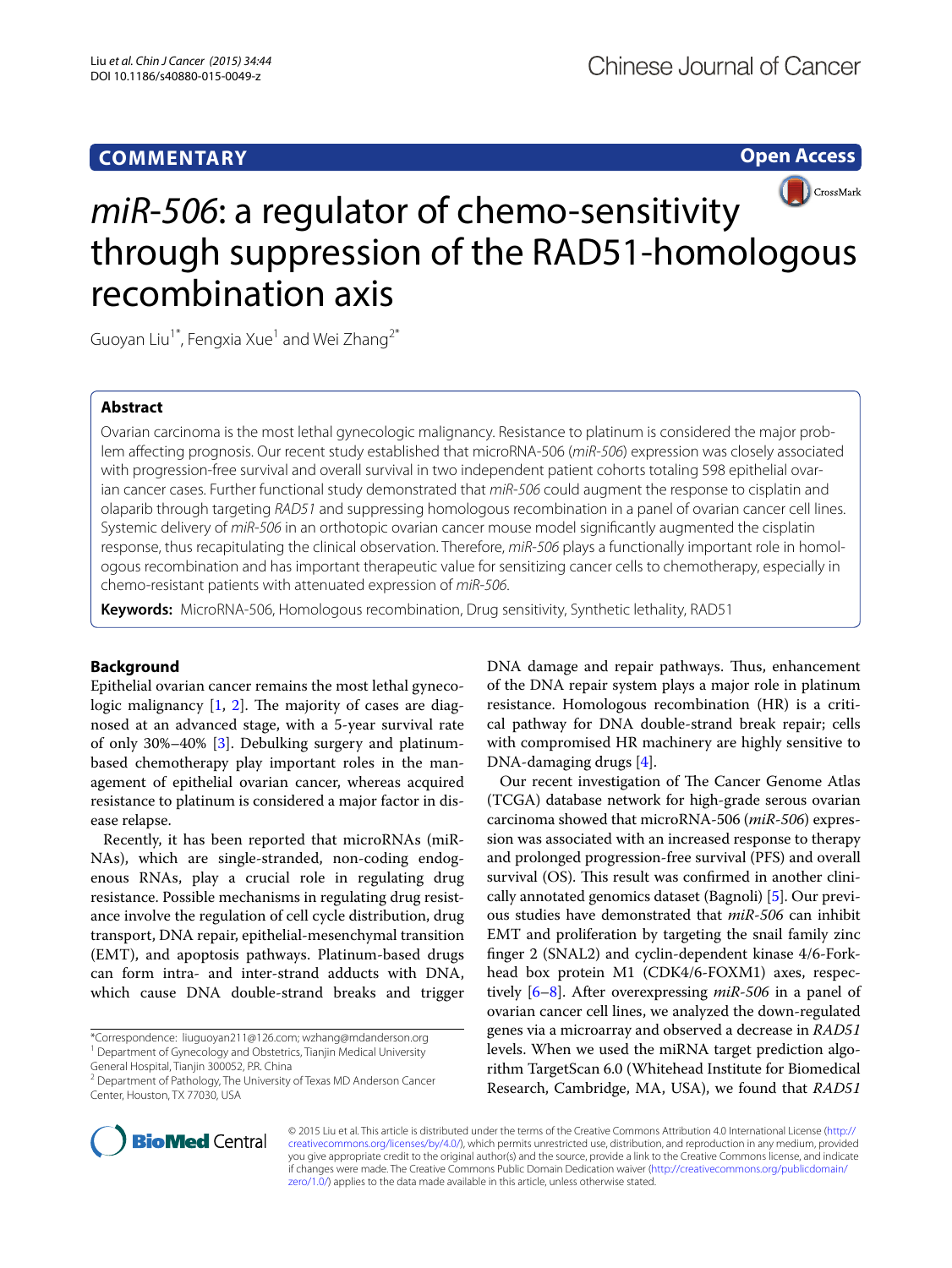had one predicted binding site for *miR*-*506*. We next performed a set of functional validation experiments using reporter gene assays. We found that *miR*-*506* suppressed the reporter activity linked to the 3′- untranslated region (UTR) of *RAD51* that contains the predicted binding site. The use of control miRNA or removal of the binding site did not produce the same regulation exhibited by *miR*-*506*. These results showed that *RAD51* is a direct target of *miR*-*506*. Furthermore, the inverse association between *miR*-*506* and *RAD51* expression was confirmed in three different cohorts of clinical samples (the TCGA, Bagnoli, and Tianjin cohorts).

We next sought to understand how important the regulation of *RAD51* is to the drug response and survival of serous ovarian cancer patients. *RAD51* is known to be a critical component of the HR-mediated doublestrand DNA break repair machinery, and during this process, RAD51 assembles onto single-stranded DNA as a nucleoprotein filament and catalyzes the exchange of homologous DNA sequences [[9\]](#page-2-7). Because RAD51 is an integral component of the cellular DNA damage response, RAD51 suppression can sensitize cancer cells to DNA-damaging drugs  $[10-13]$  $[10-13]$  $[10-13]$ . By performing a homology-directed repair assay, we found that transfection with a *miR*-*506* mimic or treatment with small interfering RNA (siRNA) against *RAD51* significantly reduced the HR efficiency. In addition, ectopic overexpression of *miR*-*506* led to higher residual DNA damage (as shown by single-cell gel electrophoresis) and less RAD51 foci formation (as shown by immunofluorescence microscopy imaging**)** as compared with controls after cisplatin treatment, confirming the defect in HR.

HR-deficient cells are sensitive to DNA-damaging drugs and poly(ADP) ribose polymerase (PARP) inhibitors, and this effect has been termed synthetic lethality [[14,](#page-2-10) [15](#page-2-11)]. Recent studies have demonstrated that breast cancer early onset 2 (*BRCA2*) mutations, and to a lesser extent breast cancer early onset 1 (*BRCA1*) mutations/ methylation, are associated with improved survival and responses to therapy in serous ovarian cancer patients [[16–](#page-2-12)[18](#page-2-13)]. We next examined the effect of *miR*-*506* on the sensitivity to cisplatin and olaparib (a PARP inhibitor) in ovarian cancer in vitro and in vivo and found that *miR*-*506*-transfected cells were more sensitive to cisplatin or olaparib than control cells in both 3-(4,5-dimethyl-2-thiazolyl)-2,5-diphenyl-2-H-tetrazolium bromide (MTT) and clonogenic survival assays. Conversely, anti-miR-506 locked nucleic acid (LNA) transfection enhanced RAD51 expression and induced resistance to cisplatin and olaparib in cells. Moreover, the effect of *miR*-*506* on cisplatin and olaparib sensitivity was rescued by overexpressing RAD51 without its 3′-UTR, suggesting that *miR*-*506*-mediated sensitivity to cisplatin and olaparib is the result of the suppression of RAD51 expression. Consistent with the results of in vitro experiments, delivery of *miR*-*506* incorporated in 1,2-dioleoyl-snglycerol-3-phosphatidylcholine (DOPC) nanoliposomes effectively enhanced the effect of cisplatin and olaparib in an orthotopic ovarian cancer model.

In summary, our recent investigations have revealed that *miR*-*506* can enhance the sensitivity to cisplatin and PARP inhibitors through suppression of the RAD51- HR axis. Furthermore, nanoparticle delivery of *miR*-*506* enhanced the effects of cisplatin and olaparib in orthotopic ovarian cancer models. Thus, *miR*-*506* not only is a robust clinical marker for the chemotherapy response and survival of serous ovarian cancer patients but also has important therapeutic value in sensitizing cancer cells to chemotherapy. This new discovery shows that *miR*-*506* combined with DNA-damaging agent treatment may benefit patients with high-grade serous ovarian carcinoma. Taken together with the findings of our previous study on this small molecule, we have shown that *miR*-*506* has multiple therapeutic effects on regulating the biological behavior of cancer cells (Fig. [1](#page-1-0)).



<span id="page-1-0"></span>**Fig. 1** A summary of the therapeutic role of microRNA-506 (*miR*-*506*). *miR*-*506*, located on Xq27.3, is down-regulated by methylation. *miR*-*506* directly targets *RAD51*, cyclin-dependent kinase 4/6-Forkhead box protein M-1 (*CDK4/6*-*FOXM1*), and snail family zinc finger 2 (*SNAI2*), thus repressing homologous recombination (HR), promoting cellular senescence, and suppressing epithelial-mesenchymal transition (EMT), respectively. As a result, *miR*-*506* sensitizes cancer cells to chemotherapy and inhibits cell proliferation and EMT-mediated metastasis